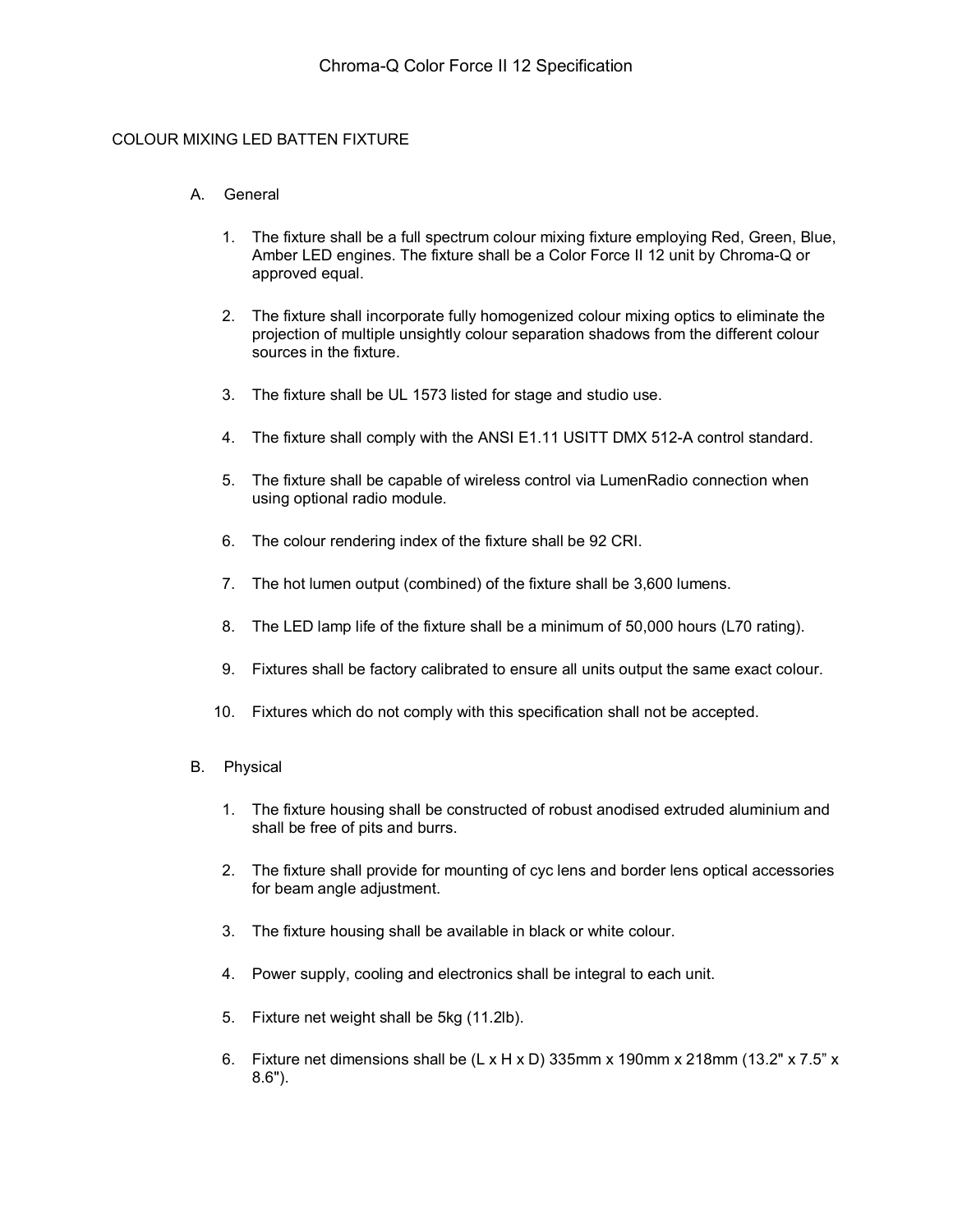- 7. The fixture shall include a built-in quick release lever for tilt adjustment.
- C. Agency Compliance and Environmental
	- 1. The fixture shall be UL Listed and shall be so labeled.
	- 2. The fixture Approvals shall include the following: CISPR 22 :2006/EN55022 :2006 & CISPR 24 :1997/EN55024 :1998, ICES-003 :2004 & FCC Part 15 Subpart B: 2007, CSA C22. No. 166-M1983:R2008 UL 1573:2003; UL 8750.
	- 3. The IP rating of the fixture shall be IP20 for dry location use.
- D. Thermal
	- 1. The fixture shall be forced cooled via one internal fan with four fan speeds available.
	- 2. The fixture shall operate in an ambient temperature range of  $0^{\circ}C$  (32 $^{\circ}F$ ) minimum, to 40° C (104°F) maximum ambient temperature.
	- 3. If the internal temperature exceeds 75ºC the output of the fixture will be reduced for automatic protection.
- E. Electrical
	- 1. The fixture shall be equipped with a 100V to 240V 50/60Hz 160VA internal power supply.
	- 2. The power supply of the fixture shall have a power factor of 0.99  $\omega$  120V AC, 0.97  $\omega$ 240V AC.
	- 3. The maximum power consumption shall not exceed 133W @ 120V AC, 133W @ 240V AC.
	- 4. The idle power consumption shall be 8W @ 120V AC, 10W @ 240V AC.
	- 5. Fixture In/Out power shall be via Neutrik powerCON TRUE1 connectors.
	- 6. The fixture requires power from a constant non-dim power source.
- F. Optical
	- 1. The fixture shall provide a fully homogenised and uniform colour-mixed output.
	- 2. The fixture beam angle shall be 22° (approx.).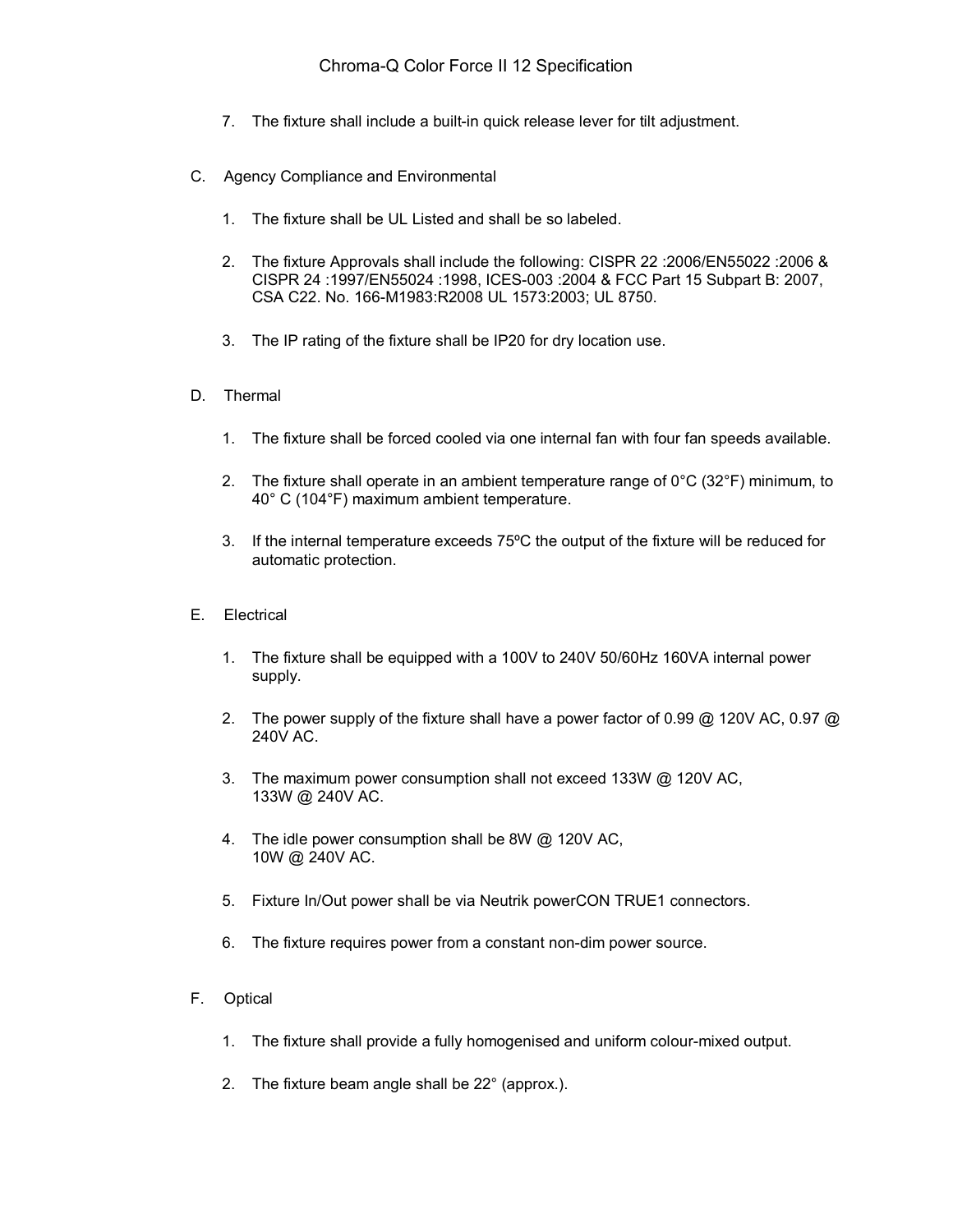## Chroma-Q Color Force II 12 Specification

- 3. The fixture beam angle with optional cyc lens optic shall be 80° x 35° (approx.).
- 4. The fixture beam angle with optional border lens optic shall be 43° (approx.).
- G. Light Emitting Diodes
	- 1. The fixture shall be equipped with 4 high output RGBA cells (pixels).
	- 2. LEDs shall be rated for a 50,000-hour LED life to 70% intensity (L70).
	- 3. All LEDs used in the fixture shall be high brightness and proven quality from reputable LED manufacturers.
	- 4. LED systems manufacturers shall utilize an advanced production LED binning process to maintain LED color consistency.
- H. Dimming
	- 1. The LED system shall be digitally driven using high-speed pulse width modulation (PWM).
	- 2. The fixture shall offer six LED scan rate (PWM) frequency modes for compatibility with video broadcast equipment in order to avoid a flickering effect.
	- 3. The dimming curve shall be of theatrical grade for smooth dimming over longer timed fades and at low intensities.
- I. Control and User Interface
	- 1. The fixture shall be equipped with two 5-Pin XLR connectors (In and Out) for data control via ANSI E1.11 USITT DMX512-A protocol.
	- 2. The fixture shall be capable of standalone operation when assigned as a standalone master unit.
		- a. Fixtures can be linked together via DMX cables and controlled from the designated master fixture.
	- 3. The fixture shall be capable of wireless control via LumenRadio connection when using optional radio module.
	- 4. The fixture shall be equipped with a touchscreen LCD display for accessing control and configuration functions.
	- 5. The fixture shall offer the following control modes to include: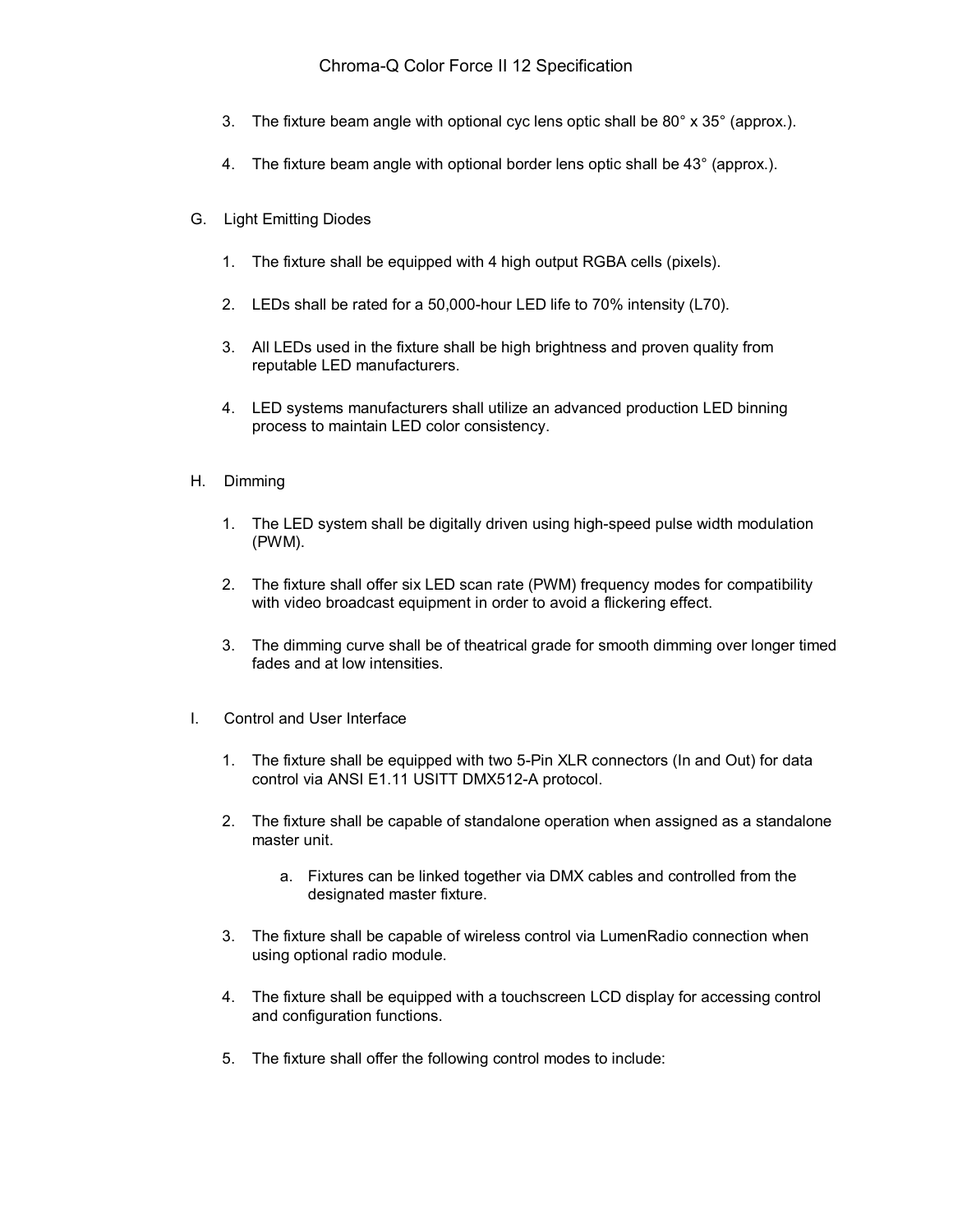- a. RGBA 4 channel DMX mode providing each cell group with four channels for Red, Green, Blue, Amber control.
- b. RGB 3 channel DMX mode providing each cell group with three channels for Red, Green, Blue control. Amber automatically added when mixing colours that require it.
- c. HSI 3 channel DMX mode providing each cell group with three channels for Hue, Saturation, Intensity control.
- d. Look Sel 1 channel DMX mode for selection of factory programmed looks and user programmed looks.
- e. MASTER Sets the fixture as a master standalone unit.
- 6. The fixture shall offer configuration and control options including but not limited to:
	- a. Selection of factory programmed looks and user programmed looks in DMX control modes and standalone mode (31 looks total).
	- b. Recording of user programmed looks via external DMX control console.
	- c. Fixture cell (pixel) grouping option selection: x4(All), x2, x1, Odd/Even.
	- d. Fixture starting address location selection (pixel order flip left/right).
	- e. Strobe mode selection:
		- 1) On (frequency, duration)
		- 2) On Top (frequency, duration, color)
		- 3) Random (frequency, duration, density)
		- 4) On Top + Random (frequency, duration, density, color)
	- f. Color Force II intensity matching to original Color Force option.
	- g. ETC mode selection for compatibility with ETC Color Picker when using ETC consoles.
	- h. DMX data display of DMX channel values.
	- i. Fan speed selection:
		- 1) Quiet
		- 2) Studio
		- 3) Live
		- 4) Live-Quiet
	- j. Rotate touchscreen display 180 degrees option.
	- k. LED scan rate (PWM) frequency mode selection:
		- 1) 750 Hz
		- 2) 1500 Hz
		- 3) 3000 Hz